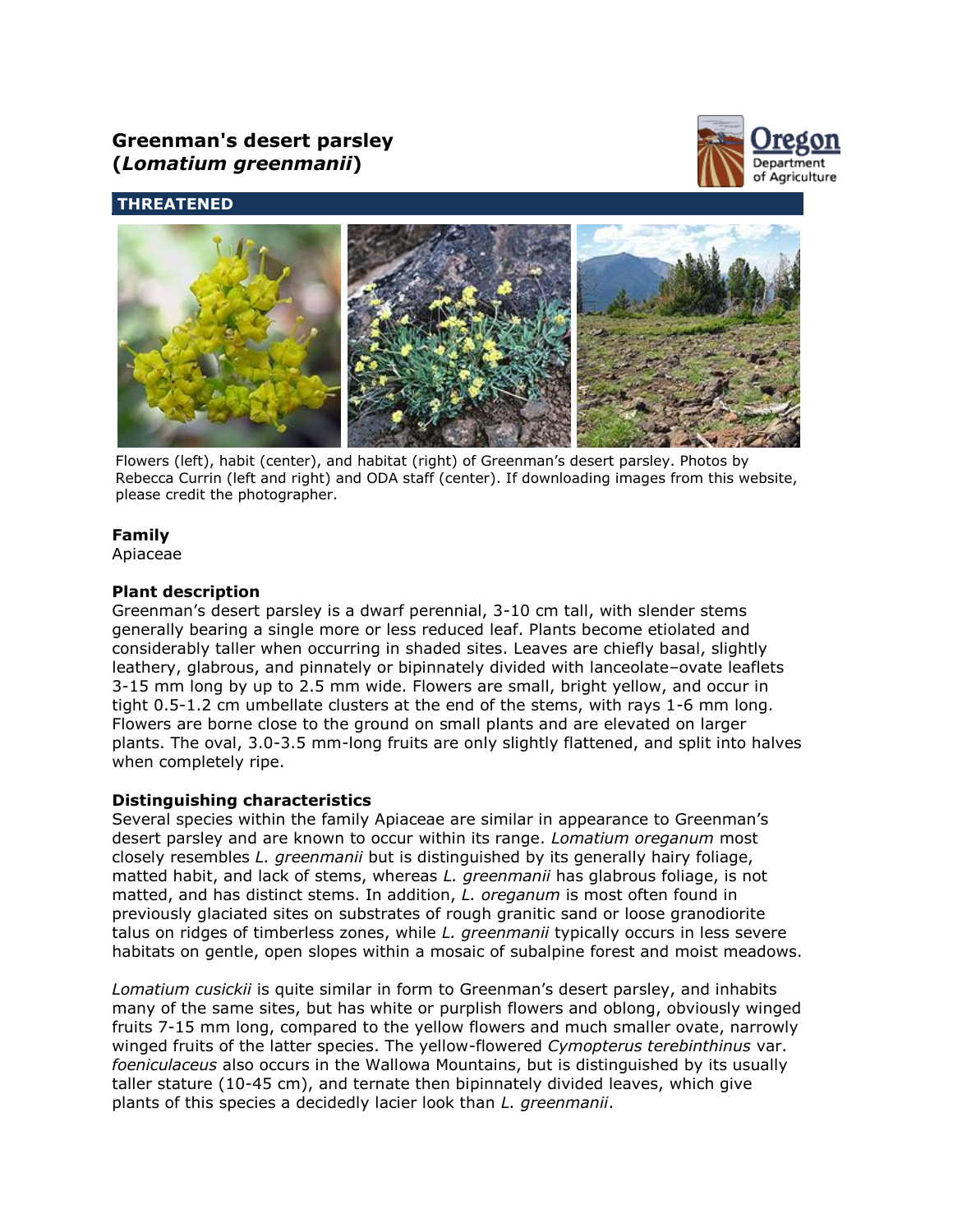Several other yellow-flowered desert parsleys usually found at lower elevations have been collected from the Mount Howard area. *Lomatium triternatum* grows from 15-100 cm tall, is generally soft-hairy, and has linear leaflets. *Lomatium cous* has distinctive ovate bractlets beneath the umbellets (compared to the linear or lanceolate bractlets of *L. greenmanii*), and *L. serpentinum* is a taller plant (15-40 cm) with lacey foliage and 5.5-10.0 mm-long fruits.

#### **When to survey**

Due to difficulties differentiating Greenman's desert parsley from similar species occurring within the same habitat, surveys should be completed when both flowers and fruit are available, usually mid-July to early August. Flowering typically begins soon after snowmelt and continues for several weeks.

#### **Habitat**

*Lomatium greenmanii* is found on moist subalpine ridges and rock summits at elevations of 2370-2700 m (7760-8870 ft) in the Wallowa Mountains. This landscape is composed of windswept knolls and ridges, with *L. greenmanii* occurring in fine soils overlying protruding fragments of granite. Plants generally prefer full sun, though some have been found under the shade of conifers. Soils are derived from basalt and/or greenstone.

Associated species include *Eremogone congesta, Oreostemma alpigenum, Calyptridium umbellatum, Castilleja chrysantha, Erigeron chrysopsidis* var. *brevifolius, Eriogonum flavum, Eriogonum ovalifolium* var. *depressum, Festuca viridula, Heuchera cylindrica* var. *alpina, Ivesia gordonii, Lomatium cusickii, Oxytropis campestris, Pedicularis contorta, Pinus albicaulis, Potentilla ovina, Solidago multiradiata* and *Trisetum spicatum,* as well as lichens and mosses.

#### **Range**

The species is restricted to Mt. Howard and its vicinity, Ruby Peak, and Redmont Peak in the Wallowa Mountains in northeastern Oregon. All populations are on U.S. Forest Service land.

#### **Oregon counties**

Wallowa

## **Federal status**

Species of Concern

## **Threats**

Wallowa Lake Tramway is a tourist attraction that provides access to hiking trails and a restaurant located atop Mt. Howard. Trampling by recreationists is likely the principal threat to Greenman's desert parsley, and studies have shown a clear correlation between high levels of trampling and reduced density of the species. Continued trampling and the development of recreational trails and facilities at this site could have significant deleterious effects on Mt. Howard occurrences of *Lomatium greenmanii*. Other potential threats to the species include off-road vehicle use, herbivory by small mammals, exotic plant invasions, trail maintenance activities, fire suppression activities, and Tramway operational activities.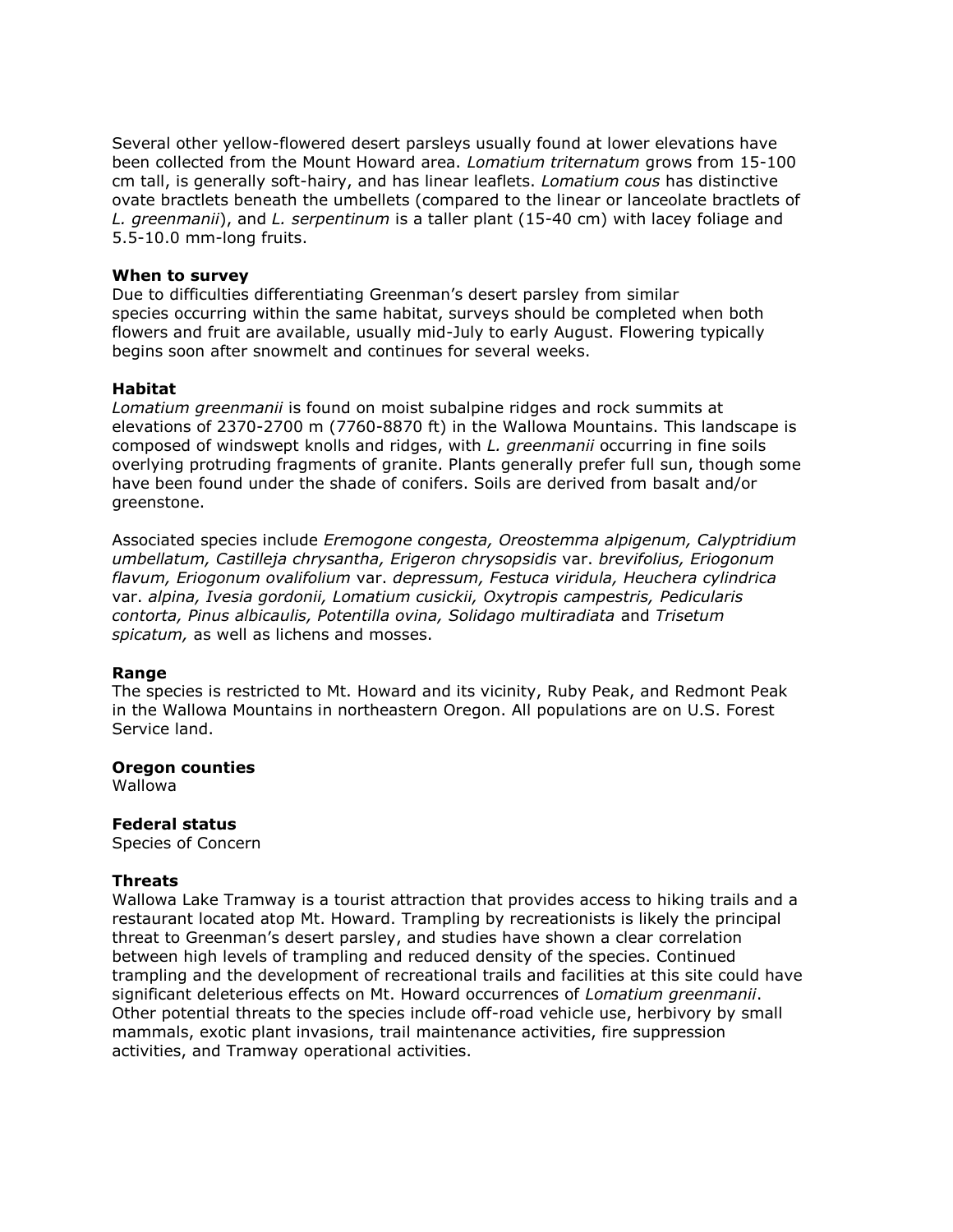#### **Conservation planning**

A [Candidate Conservation Agreement](http://www.fws.gov/oregonfwo/Species/Data/GreenmansDesertParsley/Documents/CA-Greenman07.pdf) for Greenman's desert parsley was updated by the U.S. Forest Service and U.S. Fish and Wildlife Service in 2007.

#### **Did you know?**

*Lomatium greenmanii* was described in 1938, based on a specimen collected in 1900 at a location called "Keystone Creek" in the Wallowa Mountains, and named in honor of Dr. J. M. Greenman of the Missouri Botanical Garden. Later attempts to re-locate the site of the original collection (or any location in the Wallowas called Keystone Creek) were unsuccessful, and *L. greemnanii* was thought to be extinct. Fortunately, it was unexpectedly rediscovered on Mount Howard in 1975.

#### **References**

Hitchcock, C. L., A. Cronquist, M. Ownbey, and J. W. Thompson. 1961. Vascular plants of the Pacific Northwest. Part 3: Saxifragaceae to Ericaceae. University of Washington Press, Seattle.

Hustafa, J. 2007. Candidate conservation agreement for *Lomatium greenmanii* Greenman's desert parsley. USDA Forest Service, Eagle Cap Ranger District, USDA Forest Service, Wallowa-Whitman National Forest, US Fish and Wildlife Service, La Grande Field Office, and US Fish and Wildlife Service, Oregon Fish and Wildlife Office. Available at:

[http://www.fws.gov/oregonfwo/Species/Data/GreenmansDesertParsley/Documents/CA-](http://www.fws.gov/oregonfwo/Species/Data/GreenmansDesertParsley/Documents/CA-Greenman07.pdf)[Greenman07.pdf](http://www.fws.gov/oregonfwo/Species/Data/GreenmansDesertParsley/Documents/CA-Greenman07.pdf) (pdf document, 556 kB). Accessed May 27, 2008.

Kaye, T.N. and R.J. Meinke. 1993. Recreational trampling, population monitoring and pollination biology of *Lomatium greenmanii* Greenman's desert-parsley. Unpublished report for the U.S. Forest Service, Wallowa-Whitman National Forest. Oregon Department of Agriculture, Salem, Oregon.

Mathias, M.E. 1938. A revision of the genus *Lomatium*. Annals of the Missouri Botanical Garden 25:225-297.

Meinke, R.J, T.N. Kaye, and J. Kagan. 1989. Status report for *Lomatium greenmanii*. Oregon Department of Agriculture, Salem, Oregon, and Oregon Natural Heritage Program, Portland, Oregon.

Meinke, R.J. and L. Constance. 1982. *Lomatium oreganum* and *L. greenmanii* (Umbelliferae), two little known alpine endemics from northeastern Oregon. Madroño 29:13-18.

Meinke, R.J. 1982. Threatened and endangered vascular plants of Oregon: An illustrated guide. Unpublished report for the U.S. Fish and Wildlife Service, Region 1, Portland, Oregon. Oregon Department of Agriculture, Salem, Oregon.

OFP (Oregon Flora Project). 2010. Oregon Plant Atlas. [http://www.oregonflora.org/atlas.php.](http://www.oregonflora.org/atlas.php) Accessed, April 29, 2011.

ORBIC (Oregon Biodiversity Information Center). 2010a. Rare, threatened and endangered species of Oregon. Institute for Natural Resources, Portland State University, Portland, Oregon. 105 pp. Available at <http://orbic.pdx.edu/documents/2010-rte-book.pdf> (pdf document, 971 kB). Accessed December 13, 2010.